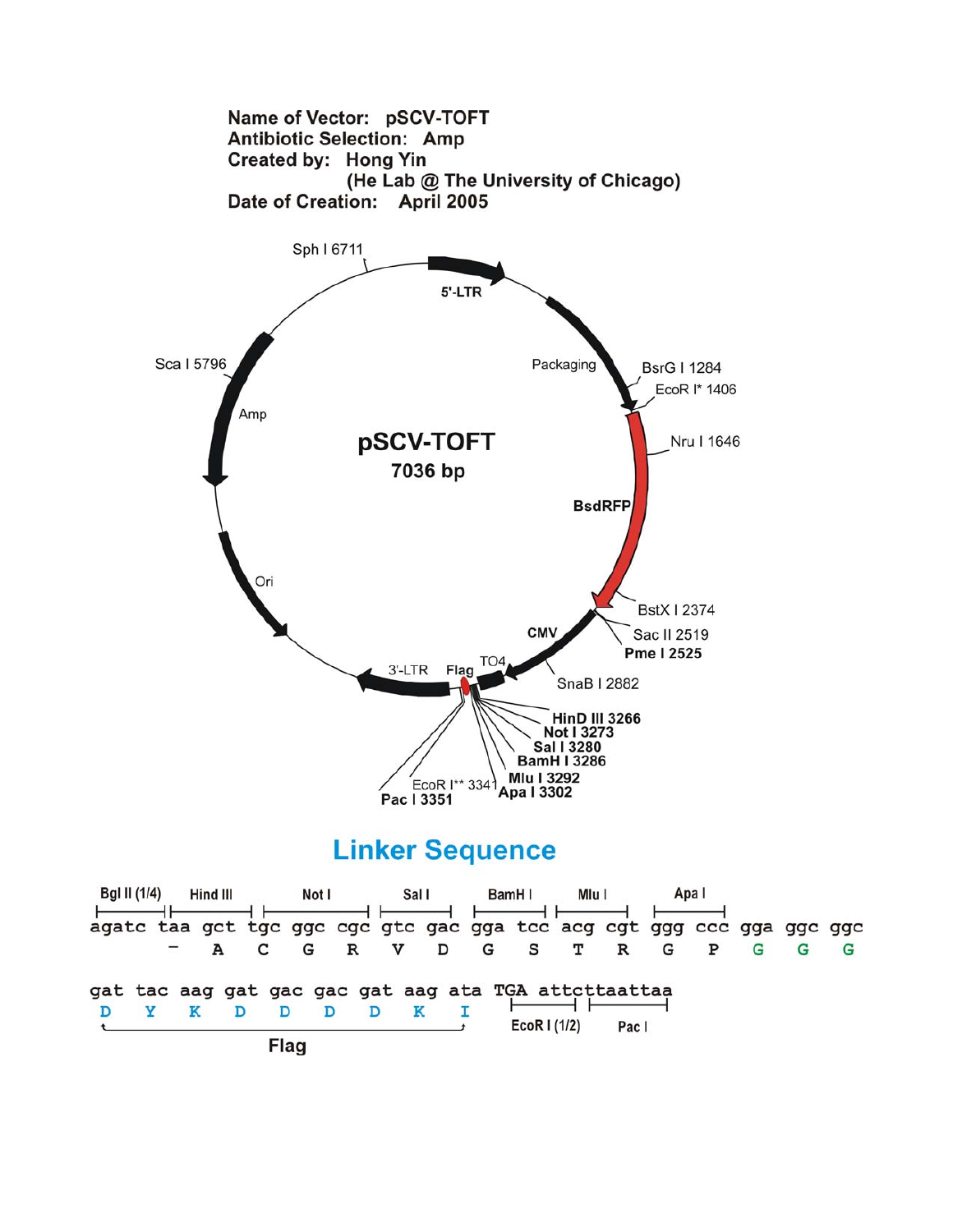TGAAAGACCC CACCTGTAGG TTTGGCAAGC TAGCTTAAGT AACGCCATTT TGCAAGGCATGGAAAATACATAACTGAGAA TAGAGAAGTT CAGATCAAGG TTAGGAACAG AGAGACAGCAGAATATGGGC CAAACAGGAT ATCTGTGGTAAGCAGTTCCT GCCCCGGCTCAGGGCCAAGAACAGATGGTCCCCAGATGCGGTCCCGCCCTCAGCAGTTTCTAGAGAACCATCAGATGTTTCCAGG GTGCCCCAAGGACCTGAAATGACCCTGTGCCTTATTTGAACTAACCAATCAGTTCGCTTCTCGCTTCTGTTCGCGCGCTTCTGCT CCCCGAGCTC AATAAAAGAG CCCACAACCCCTCACTCGGC GCGCCAGTCC TCCGATAGAC TGCGTCGCCCGGGTACCCGT ATTCCCAATAAAGCCTCTTG CTGTTTGCAT CCGAATCGTG GACTCGCTGA TCCTTGGGAG GGTCTCCTCAGATTGATTGA CTGCCCACCT CGGGGGTCTT TCATTTGGAG GTTCCACCGA GATTTGGAGACCCCTGCCCA GGGACCACCGACCCCCCCGC CGGGAGGTAA GCTGGCCAGC GGTCGTTTCGTGTCTGTCTC TGTCTTTGTG CGTGTTTGTG CCGGCATCTAATGTTTGCGC CTGCGTCTGTACTAGTTAGC TAACTAGCTC TGTATCTGGC GGACCCGTGG TGGAACTGAC GAGTTCTGAACACCCGGCCG CAACCCTGGG AGACGTCCCA GGGACTTTGG GGGCCGTTTT TGTGGCCCGACCTGAGGAAG GGAGTCGATGTGGAATCCGA CCCCGTCAGG ATATGTGGTT CTGGTAGGAGACGAGAACCT AAAACAGTTC CCGCCTCCGT CTGAATTTTTGCTTTCGGTT TGGAACCGAAGCCGCGCGTC TTGTCTGCTG CAGCGCTGCA GCATCGTTCT GTGTTGTCTC TGTCTGACTGTGTTTCTGTA TTTGTCTGAA AATTAGGGCC AGACTGTTAC CACTCCCTTA AGTTTGACCTTAGGTCACTG GAAAGATGTCGAGCGGATCG CTCACAACCA GTCGGTAGAT GTCAAGAAGAGACGTTGGGT TACCTTCTGC TCTGCAGAAT GGCCAACCTTTAACGTCGGA TGGCCGCGAGACGGCACCTT TAACCGAGAC CTCATCACCC AGGTTAAGAT CAAGGTCTTT TCACCTGGCCCGCATGGACA CCCAGACCAG GTCCCCTACA TCGTGACCTG GGAAGCCTTG GCTTTTGACCCCCCTCCCTG GGTCAAGCCCTTTGTACACC CTAAGCCTCC GCCTCCTCTT CCTCCATCCGCCCCGTCTCT CCCCCTTGAA CCTCCTCGTT CGACCCCGCCTCGATCCTCC CTTTATCCAGCCCTCACTCCTTCTCTAGGCGCCG**GAATTC**ACCATGGCCAAGCCTTTGTCTCAAGAAGAATCCACCCTCATTGAA AGAGCAACGGCTACAATCAACAGCATCCCCATCTCTGAAGACTACAGCGTCGCCAGCGCAGCTCTCTCTAGCGACGGCCGCATCT TCACTGGTGTCAATGTATATCATTTTACTGGGGGACCTTGTGCAGAACTCGTGGTGCTGGGCACTGCTGCTGCTGCGGCAGCTGG CAACCTGACTTGTATCGTCGCGATCGGAAATGAGAACAGGGGCATCTTGAGCCCCTGCGGACGGTGCCGACAGGTGCTTCTCGAT CTGCATCCTGGGATCAAAGCCATAGTGAAGGACAGTGATGGACAGCCGACGGCAGTTGGGATTCGTGAATTGCTGCCCTCTGGTT ATGTGTGGGAGGGC**TCTAGA**GGAGGCGGCGGAGGTatggcctcctccgaggacgtcatcaaggagttcatgcgcttcaaggtgcg catggagggctccgtgaacggccacgagttcgagatcgagggCgagggcgagggccgcccctacgagggcacccagaccgccaag ctgaaggtgaccaagggcggccccctgcccttcgcctgggacatcctgtcccctcagttccagtacggctccaaggcctacgtga agcaccccgccgacatccccgactacttgaagctgtccttccccgagggcttcaagtgggagcgcgtgatgaacttcgaggacgg cggcgtggtgaccgtgacccaggactcctccctgcaggacggcgagttcatctacaaggtgaagctgcgcggcaccaacttcccc tccgacggccccgtaatgcagaagaagaccatgggctgggaggcctccaccgagcggatgtaccccgaggacggcgccctgaagg gcgagatcaagatgaggctgaagctgaaggacggcggccactacgacgccgaggtcaagaccacctacatggccaagaagcccgt gcagctgcccggcgcctacaagaccgacatcaagctggacatcacctcccacaacgaggactacaccatcgtggaacagtacgag cgcgccgagggccgccactccaccggcgcctaa**GGATCt** ccgcgg **gtttaaac** ATTGATTATTGACTAGTTATTA ATAGTAATCAATTACGGGGTCATTAGTTCATAGCCCATATATGGAGTTCCGCGTTACATAACTTACGGTAAATGGCCCGCCTGGC TGACCGCCCAACGACCCCCGCCCATTGACGTCAATAATGACGTATGTTCCCATAGTAACGCCAATAGGGACTTTCCATTGACGTC AATGGGTGGAGTATTTACGGTAAACTGCCCACTTGGCAGTACATCAAGTGTATCATATGCCAAGTACGCCCCCTATTGACGTCAA TGACGGTAAATGGCCCGCCTGGCATTATGCCCAGTACATGACCTTATGGGACTTTCCTACTTGGCAGTACATCTACGTATTAGTC ATCGCTATTACCATGGTGATGCGGTTTTGGCAGTACATCAATGGGCGTGGATAGCGGTTTGACTCACGGGGATTTCCAAGTCTCC ACCCCATTGACGTCAATGGGAGTTTGTTTTGGAACCAAAATCAACGGGACTTTCCAAAATGTCGTAACAACTCCGCCCCATTGAC GCAAATGGGCGGTAGGCGTGTACGGTGGGAGGTCTATATAAGCAGAGCTCTCCCTATCAGTGATAGAGATCTCCCTATCAGTGAT AGAGATCTCCCTATCAGTGATAGAGATCTCCCTATCAGTGATAGAGATCGAGCTGTTTAGTGAACCGTCAGATCGCCTGGAGACG CCATCCACGCTGTTTTGACCTCCATAGA**AGAtctaagctt gcgg ccg cgt cga cgg atc cA CGC GT GGGCCC**  gga ggc ggc gat tac aag gat gac gac gat aag ata TGA attc **ttaattaa CGAT**AA AATAAAAGAT TTTATTTAGT CTCCAGAAAAAGGGGGGAAT GAAAGACCCC ACCTGTAGGT TTGGCAAGCT AGCTTAAGTAACGCCATTTTGCAAGGCATGGAAAATACATAACTGAGAATAGAGAAGTTCAGATCAAGGTTAGGAACAGAGAGAC AGCAGAATATGGGCCAAACAGGATATCTGTGGTAAGCAGTTCCTGCCCCGGCTCAGGGCCAAGAACAGATGGTCCCCAGATGCGG TCCCGCCCTCAGCAGTTTCTAGAGAACCATCAGATGTTTCCAGGGTGCCCCAAGGACCTGAAATGACCCTGTGCCTTATTTGAAC TAACCAATCAGTTCGCTTCTCGCTTCTGTTCGCGCGCTTCTGCTCCCCGAGCTCAATAAAAGAGCCCACAACCCCTCACTCGGCG CGCCAGTCCTCCGATAGACTGCGTCGCCCGGGTACCCGTGTATCCAATAAACCCTCTTGCAGTTGCATCCGACTTGTGGTCTCGC TGTTCCTTGGGAGGGTCTCCTCTGAGTGATTGACTACCCGTCAGCGGGGGTCTTTCATGGGTAACAGTTTCTTGAAGTTGGAGAA CAACATTCTGAGGGTAGGAG TCGAATATTA AGTAATCCTG ACTCAATTAGCCACTGTTTT GAATCCACATACTCCAATAC TCCTGAAATA GTTCATTATG GACAGCGCAGAAGAGCTGGG GAGAATTAAT TCGTAATCAT GGTCATAGCTGTTTCCTGTG TGAAATTGTTATCCGCTCAC AATTCCACAC AACATACGAG CCGGAAGCAT AAAGTGTAAA GCCTGGGGTGCCTAATGAGT GAGCTAACTCACATTAATTG CGTTGCGCTC ACTGCCCGCT TTCCAGTCGGGAAACCTGTC GTGCCAGCTGCATTAATGAA TCGGCCAACG CGCGGGGAGA GGCGGTTTGCGTATTGGGCG CTCTTCCGCT TCCTCGCTCA CTGACTCGCTGCGCTCGGTC GTTCGGCTGCGGCGAGCGGT ATCAGCTCAC TCAAAGGCGG TAATACGGTT ATCCACAGAA TCAGGGGATAACGCAGGAAA GAACATGTGAGCAAAAGGCC AGCAAAAGGC CAGGAACCGT AAAAAGGCCGCGTTGCTGGC GTTTTTCCATAGGCTCCGCC CCCCTGACGA GCATCACAAA AATCGACGCTCAAGTCAGAG GTGGCGAAAC CCGACAGGAC TATAAAGATACCAGGCGTTT CCCCCTGGAAGCTCCCTCGT GCGCTCTCCT GTTCCGACCC TGCCGCTTAC CGGATACCTG TCCGCCTTTCTCCCTTCGGG AAGCGTGGCGCTTTCTCATA GCTCACGCTG TAGGTATCTC AGTTCGGTGTAGGTCGTTCG CTCCAAGCTGGGCTGTGTGC ACGAACCCCC CGTTCAGCCC GACCGCTGCGCCTTATCCGG TAACTATCGT CTTGAGTCCA ACCCGGTAAGACACGACTTA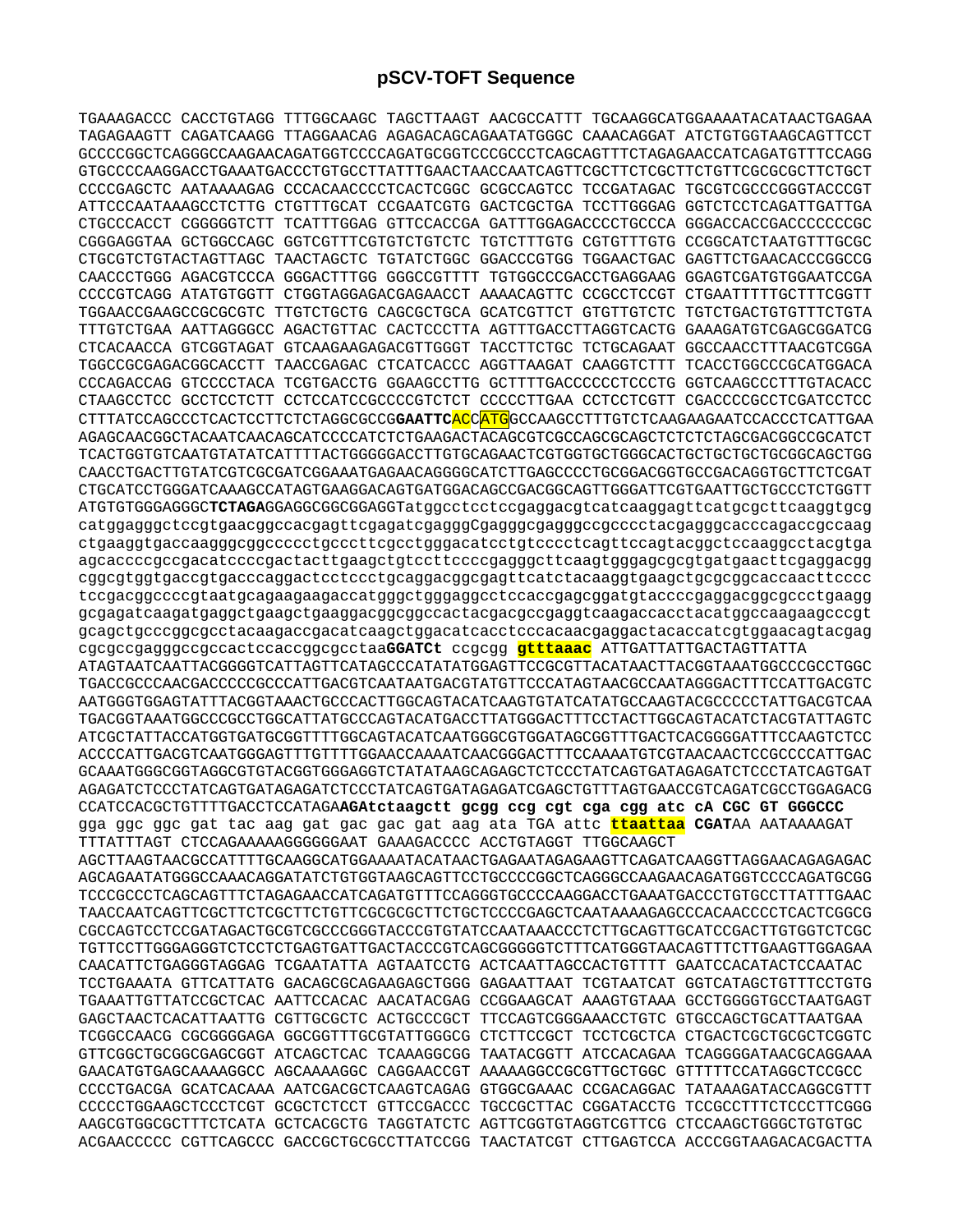TCGCCACTGGCAGCAGCCAC TGGTAACAGG ATTAGCAGAG CGAGGTATGT AGGCGGTGCT ACAGAGTTCTTGAAGTGGTG GCCTAACTACGGCTACACTA GAAGGACAGT ATTTGGTATC TGCGCTCTGCTGAAGCCAGT TACCTTCGGAAAAAGAGTTG GTAGCTCTTG ATCCGGCAAA CAAACCACCGCTGGTAGCGG TGGTTTTTTT GTTTGCAAGC AGCAGATTACGCGCAGAAAA AAAGGATCTCAAGAAGATCC TTTGATCTTT TCTACGGGGT CTGACGCTCA GTGGAACGAA AACTCACGTTAAGGGATTTT GGTCATGAGATTATCAAAAA GGATCTTCAC CTAGATCCTT TTAAATTAAAAATGAAGTTT TAAATCAATCTAAAGTATAT ATGAGTAAAC TTGGTCTGAC AGTTACCAATGCTTAATCAG TGAGGCACCT ATCTCAGCGA TCTGTCTATTTCGTTCATCC ATAGTTGCCTGACTCCCCGT CGTGTAGATA ACTACGATAC GGGAGGGCTT ACCATCTGGC CCCAGTGCTGCAATGATACC GCGAGACCCA CGCTCACCGG CTCCAGATTT ATCAGCAATA AACCAGCCAGCCGGAAGGGC CGAGCGCAGAAGTGGTCCTG CAACTTTATC CGCCTCCATC CAGTCTATTAATTGTTGCCG GGAAGCTAGA GTAAGTAGTT CGCCAGTTAATAGTTTGCGC AACGTTGTTGCCATTGCTAC AGGCATCGTG GTGTCACGCT CGTCGTTTGG TATGGCTTCA TTCAGCTCCGGTTCCCAACG ATCAAGGCGA GTTACATGAT CCCCCATGTT GTGCAAAAAA GCGGTTAGCTCCTTCGGTCC TCCGATCGTTGTCAGAAGTA AGTTGGCCGC AGTGTTATCA CTCATGGTTATGGCAGCACT GCATAATTCT CTTACTGTCA TGCCATCCGTAAGATGCTTT TCTGTGACTGGTGAGTACTC AACCAAGTCA TTCTGAGAAT AGTGTATGCG GCGACCGAGT TGCTCTTGCCCGGCGTCAAT ACGGGATAAT ACCGCGCCAC ATAGCAGAAC TTTAAAAGTG CTCATCATTGGAAAACGTTC TTCGGGGCGAAAACTCTCAA GGATCTTACC GCTGTTGAGA TCCAGTTCGATGTAACCCAC TCGTGCACCC AACTGATCTT CAGCATCTTTTACTTTCACC AGCGTTTCTGGGTGAGCAAA AACAGGAAGG CAAAATGCCG CAAAAAAGGG AATAAGGGCG ACACGGAAATGTTGAATACT CATACTCTTC CTTTTTCAAT ATTATTGAAG CATTTATCAG GGTTATTGTCTCATGAGCGG ATACATATTTGAATGTATTT AGAAAAATAA ACAAATAGGG GTTCCGCGCACATTTCCCCG AAAAGTGCCA CCTGACGTCT AAGAAACCATTATTATCATG ACATTAACCTATAAAAATAG GCGTATCACG AGGCCCTTTC GTCTCGCGCG TTTCGGTGAT GACGGTGAAAACCTCTGACA CATGCAGCTC CCGGAGACGG TCACAGCTTG TCTGTAAGCG GATGCCGGGAGCAGACAAGC CCGTCAGGGCGCGTCAGCGG GTGTTGGCGG GTGTCGGGGC TGGCTTAACTATGCGGCATC AGAGCAGATT GTACTGAGAG TGCACCATATGCGGTGTGAA ATACCGCACAGATGCGTAAG GAGAAAATAC CGCATCAGGC GCCATTCGCC ATTCAGGCTG CGCAACTGTTGGGAAGGGCG ATCGGTGCGG GCCTCTTCGC TATTACGCCA GCTGGCGAAA GGGGGATGTGCTGCAAGGCG ATTAAGTTGGGTAACGCCAG GGTTTTCCCA GTCACGACGT TGTAAAACGACGGCGCAAGG AATGGTGCAT GCAAGGAGAT GGCGCCCAACAGTCCCCCGG CCACGGGGCCTGCCACCATA CCCACGCCGA AACAAGCGCT CATGAGCCCG AAGTGGCGAG CCCGATCTTCCCCATCGGTG ATGTCGGCGA TATAGGCGCC AGCAACCGCA CCTGTGGCGC CGGTGATGCCGGCCACGATG CGTCCGGCGTAGAGGCGATT AGTCCAATTT GTTAAAGACA GGATATCAGTGGTCCAGGCT CTAGTTTTGA CTCAACAATA TCACCAGCTGAAGCCTATAG AGTACGAGCCATAGATAAAA TAAAAGATTT TATTTAGTCT CCAGAAAAAG GGGGGAA

| Unique enzymes in pSCV-TOFT:     |              |                  |           |         |                                                |         |      | 5017 | 5379 | 5470 | 5661 |
|----------------------------------|--------------|------------------|-----------|---------|------------------------------------------------|---------|------|------|------|------|------|
|                                  |              |                  |           |         |                                                |         |      | 5707 | 5828 | 5872 | 5949 |
|                                  |              |                  |           |         |                                                |         |      | 6058 | 6157 | 6204 | 6378 |
| BsrG I                           | T`GTAC, A    |                  | 1284      |         |                                                |         |      | 6417 | 6427 | 6453 | 6491 |
| Nru I                            | TCG CGA      |                  | 1646      |         |                                                |         |      | 6504 | 6530 | 6587 | 6846 |
| PflM I                           |              | CCAN, NNN `NTGG  | 2256      |         |                                                | Afl II  | (3)  | 35   | 1008 | 3433 |      |
| BstX I                           |              | CCAN, NNNN `NTGG | 2374      |         |                                                | Afl III | (2)  | 3292 | 4423 |      |      |
| Sac II                           | CC, GC 'GG   |                  | 2519      |         |                                                | Aha II  | (18) | 744  | 1400 | 1848 | 2295 |
| Pme I                            | CTTT AAAC    |                  | 2525      |         |                                                |         |      | 2352 |      | 2502 |      |
| SnaB I                           | TAC GTA      |                  | 2882      |         |                                                |         |      |      | 2403 |      | 2664 |
| HinD III                         | A`AGCT, T    |                  | 3266      |         |                                                |         |      | 2717 | 2800 | 2986 | 3229 |
| Not I                            | GC `GGCC, GC |                  | 3273      |         |                                                |         |      | 5853 | 6235 | 6539 | 6722 |
| Sal I                            | G`TCGA, C    |                  | 3280      |         |                                                |         |      | 6836 | 6857 |      |      |
| Acc I                            | GT MK, AC    |                  | 3281      |         |                                                | Ahd I   | (5)  | 1022 | 2011 | 3846 | 3892 |
| HinC II                          | GTY RAC      |                  | 3282      |         |                                                |         |      | 5316 |      |      |      |
|                                  |              |                  |           |         |                                                | Alu I   | (36) | 30   | 34   | 338  | 582  |
| Hind II                          | GTY RAC      |                  | 3282      |         |                                                |         |      | 670  | 678  | 1517 | 1622 |
| BamH I                           | G`GATC, C    |                  | 3286      |         |                                                |         |      | 1966 | 2083 | 2200 | 2329 |
| Mlu I                            | A`CGCG, T    |                  | 3292      |         |                                                |         |      | 2395 | 2425 | 3108 | 3198 |
| Bsp120 I                         | G`GGCC, C    |                  | 3298      |         |                                                |         |      | 3268 | 3428 | 3432 | 3736 |
| Apa I                            | G, GGCC `C   |                  | 3302      |         |                                                |         |      | 4055 | 4088 | 4183 | 4247 |
| Pac I                            | TTA, AT`TAA  |                  | 3351      |         |                                                |         |      | 4365 | 4591 | 4681 | 4727 |
| Sca I                            | AGT ACT      |                  | 5796      |         |                                                |         |      | 4984 | 5505 | 5605 | 5668 |
| Sph I                            | G, CATG C    |                  | 6711      |         |                                                |         |      | 6347 | 6366 | 6611 | 6967 |
| Number of enzymes = 20           |              |                  |           |         |                                                | Alw I   | (15) | 455  | 1053 | 1359 | 1729 |
|                                  |              |                  |           |         |                                                |         |      |      |      |      |      |
|                                  |              |                  |           |         | The following enzymes do not cut in pSCV-TOFT: |         |      | 2517 | 3282 | 3293 | 4985 |
|                                  |              |                  |           |         |                                                |         |      | 5071 | 5071 | 5168 | 5169 |
|                                  |              |                  |           |         |                                                |         |      | 5633 | 5948 | 5954 |      |
| Age I                            | Avr II       |                  | Bcl I     | Blp I   | BsiC I                                         | AlwN I  | (3)  | 159  | 3557 | 4839 |      |
| BsiW I                           | Bsm I        |                  | Bsp1286 I | BspM I  | BspM II                                        | Apa I   | (1)  | 3302 |      |      |      |
| Bst1107 I                        | BstB I       |                  | Cla I     | Dra III | Eco72 I                                        | ApaL I  | (3)  | 4737 | 5983 | 6480 |      |
| Esp I                            | Fse I        |                  | Hpa I     | Mun I   | Nsi I                                          | Apo I   | (3)  | 874  | 1406 | 3341 |      |
| PaeR7 I                          | Pml I        |                  | Rsr II    | Sfi I   | Spl I                                          | Asc I   | (2)  | 370  | 3768 |      |      |
|                                  |              |                  |           |         |                                                | Ase I   | (5)  | 2549 | 4066 | 4194 | 4253 |
| pSCV-TOFT: sites sorted by name: |              |                  |           |         |                                                |         |      | 5488 |      |      |      |
|                                  |              |                  |           |         |                                                | Asp718  | (2)  | 403  | 3801 |      |      |
|                                  |              |                  |           |         |                                                | Ava I   | (7)  | 333  | 399  | 500  | 2093 |
| Aat II                           | (7)          | 747              | 1851      | 2667    | 2720                                           |         |      | 2285 | 3731 | 3797 |      |
|                                  |              | 2803             | 2989      | 6238    |                                                | Ava II  | (13) | 188  | 201  | 256  | 553  |
| Acc I                            | (1)          | 3281             |           |         |                                                |         |      | 692  | 1221 | 1574 | 3586 |
| Acc65 I                          | (2)          | 403              | 3801      |         |                                                |         |      | 3599 | 3654 | 5454 | 5676 |
| Aci I                            | (80)         | 199              | 205       | 568     | 590                                            |         |      |      |      |      |      |
|                                  |              | 690              | 729       | 862     | 903                                            |         |      | 6931 |      |      |      |
|                                  |              | 1044             | 1135      | 1201    | 1300                                           | BamH I  | (1)  | 3286 |      |      |      |
|                                  |              | 1319             | 1357      | 1534    | 1616                                           | Ban I   | (18) | 246  | 403  | 1144 | 1399 |
|                                  |              | 1683             | 1821      | 1824    | 1936                                           |         |      | 1689 | 1949 | 2207 | 2294 |
|                                  |              |                  | 1983      |         |                                                |         |      | 2402 | 2501 | 3644 | 3801 |
|                                  |              | 1959             |           | 2058    | 2136                                           |         |      | 4167 | 5264 | 6538 | 6721 |
|                                  |              | 2205             | 2275      | 2340    | 2488                                           |         |      | 6835 | 6856 |      |      |
|                                  |              | 2516             | 2518      | 2600    | 2628                                           | Ban II  | (11) | 340  | 353  | 1679 | 1811 |
|                                  |              | 2640             | 2654      | 2821    | 2912                                           |         |      | 1892 | 3110 | 3302 | 3738 |
|                                  |              | 2945             | 3049      | 3070    | 3272                                           |         |      | 3751 | 6788 | 6802 |      |
|                                  |              | 3276             | 3308      | 3597    | 3603                                           | Bbe I   | (8)  | 1403 | 2298 | 2406 | 2505 |
|                                  |              | 3899             | 4113      | 4216    | 4272                                           |         |      | 6542 | 6725 | 6839 | 6860 |
|                                  |              | 4282             | 4306      | 4349    | 4356                                           | Bbs I   | (2)  | 1500 | 2252 |      |      |
|                                  |              | 4377             | 4468      | 4496    | 4623                                           | Bby I   | (10) | 933  | 941  | 1526 | 1631 |
|                                  |              | 4642             | 4763      | 4873    | 5008                                           |         |      | 2404 | 4842 | 4845 | 5051 |
|                                  |              |                  |           |         |                                                |         |      |      |      |      |      |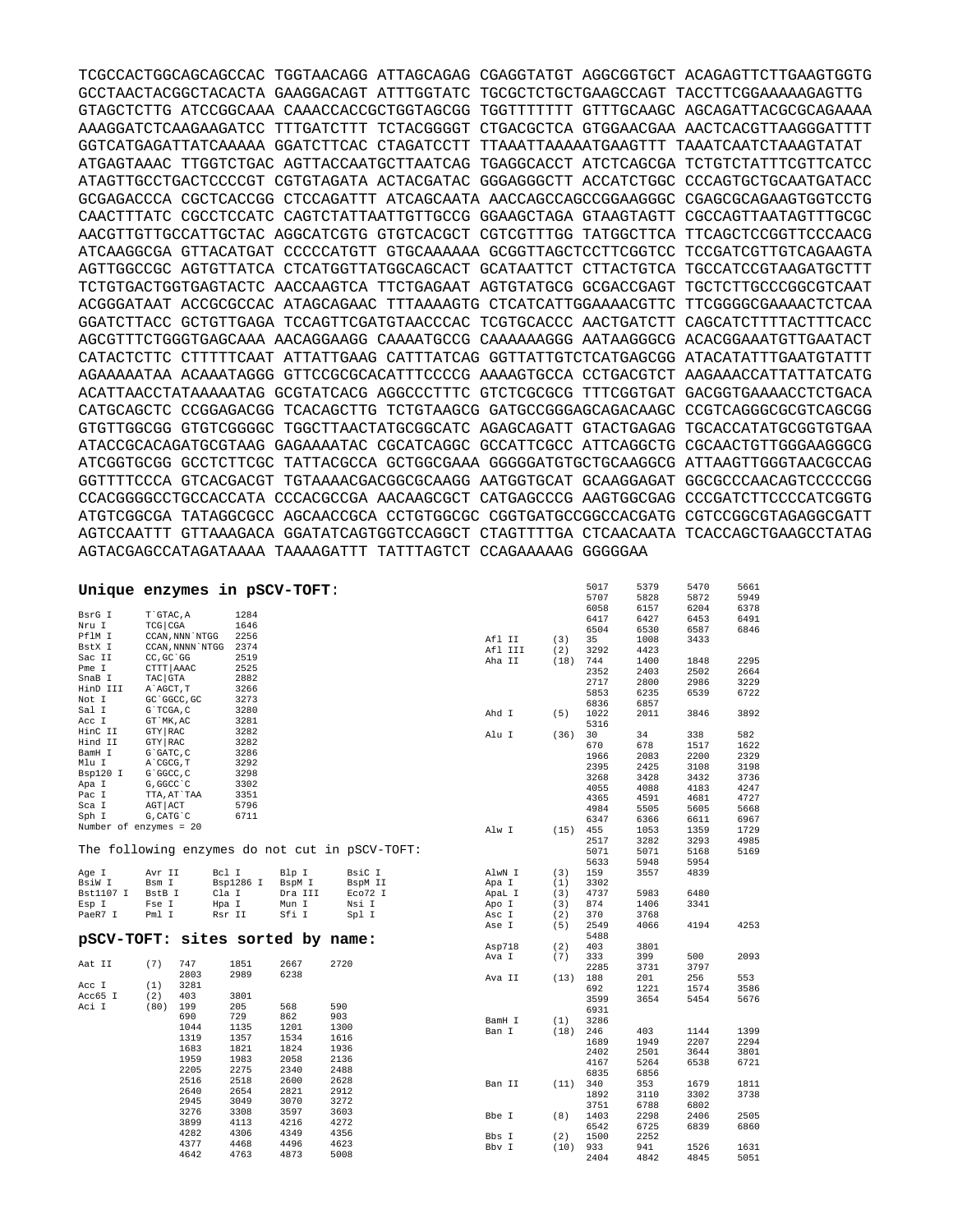|                   |                  | 5745         | 6356         |              |              |                   |            | 584          | 588          | 633          | 652          |
|-------------------|------------------|--------------|--------------|--------------|--------------|-------------------|------------|--------------|--------------|--------------|--------------|
| Bbv II            | (2)              | 1499         | 2251         |              |              |                   |            | 1201         | 1510         | 1624         | 2478         |
| Bcn I             | (16)             | 166          | 401          | 402          | 573          |                   |            | 2628         | 2821         | 3270         | 3426         |
|                   |                  | 726          | 2401         | 3303         | 3564         |                   |            | 3430         | 3719         | 3770         | 4216         |
|                   |                  | 3799         | 3800         | 4804         | 5500         |                   |            | 4245         | 4354         | 4440         | 4477         |
|                   |                  | 5851         | 6352         | 6387         | 6738         |                   |            | 5037         | 5428         | 6441         | 6589         |
| Bfa I             | (14)             | 31<br>1396   | 221          | 663          | 675          |                   |            | 6609<br>6798 | 6613         | 6709<br>6870 | 6750         |
|                   |                  | 3429         | 1524<br>3619 | 1812<br>4918 | 2542<br>5171 | Cfr10 I           | (5)        | 631          | 6840<br>2498 | 5396         | 6859         |
|                   |                  | 5506         | 6941         |              |              |                   |            | 6868         |              |              |              |
| Bgl I             | (5)              | 2632         | 2754         | 2825         | 5436         | Csp6 I            | (16)       | 404          | 660          | 1285         | 2029         |
|                   |                  | 6554         |              |              |              |                   |            | 2281         | 2470         | 2760         | 2785         |
| Bgl II            | (4)              | 3128         | 3149         | 3170         | 3260         |                   |            | 2840         | 2873         | 2924         | 3081         |
| Bpm I             | (4)              | 3244         | 3366         | 5386         | 7004         |                   |            | 3802         | 5795         | 6471         | 6982         |
| Bsa I             | (6)              | 478          | 532          | 1151         | 3854         | Dde I             | (21)       | 75           | 169          | 210          | 478          |
|                   |                  | 3875         | 5377         |              |              |                   |            | 783          | 1020         | 1292         | 2019         |
| BsaA I            | (2)              | 2047         | 2882         |              |              |                   |            | 2506         | 3264         | 3473         | 3567         |
| BsaB I            | (5)              | 1713         | 3127         | 3148         | 3169         |                   |            | 3608         | 3877         | 3948         | 4698         |
|                   |                  | 3190         |              |              |              |                   |            | 5107         | 5273         | 5813         | 6239         |
| BsaH I            | (18)             | 744          | 1400         | 1848         | 2295         |                   |            | 6474         |              |              |              |
|                   |                  | 2352         | 2403         | 2502         | 2664         | Dpn I             | (34)       | 95           | 461          | 1048         | 1180         |
|                   |                  | 2717         | 2800         | 2986         | 3229         |                   |            | 1365         | 1649         | 1710         | 1724         |
|                   |                  | 5853         | 6235         | 6539         | 6722         |                   |            | 1916         | 2312         | 2512         | 3130         |
|                   |                  | 6836         | 6857         |              |              |                   |            | 3151         | 3172         | 3193         | 3218         |
| BsaJ I            | (42)             | 163          | 242          | 252          | 399          |                   |            | 3262         | 3288         | 3493         | 4991         |
|                   |                  | 463          | 499          | 548          | 549          |                   |            | 5066         | 5077         | 5085         | 5163         |
|                   |                  | 696          | 735          | 736          | 748          |                   |            | 5175         | 5280         | 5621         | 5639         |
|                   |                  | 749          | 1169         | 1238         | 1247         |                   |            | 5685         | 5943         | 5960         | 5996         |
|                   |                  | 1267<br>1842 | 1268<br>1977 | 1413<br>2001 | 1718<br>2037 |                   |            | 6581<br>93   | 6805<br>459  | 1046         |              |
|                   |                  | 2094         | 2154         | 2250         | 2286         | DpnII             | (34)       | 1363         | 1647         | 1708         | 1178<br>1722 |
|                   |                  | 2355         | 2481         | 2516         | 2902         |                   |            | 1914         | 2310         | 2510         | 3128         |
|                   |                  | 3561         | 3640         | 3650         | 3797         |                   |            | 3149         | 3170         | 3191         | 3216         |
|                   |                  | 3860         | 4162         | 4583         | 6657         |                   |            | 3260         | 3286         | 3491         | 4989         |
|                   |                  | 6735         | 6741         |              |              |                   |            | 5064         | 5075         | 5083         | 5161         |
| BsaW I            | (3)              | 4629         | 4776         | 5607         |              |                   |            | 5173         | 5278         | 5619         | 5637         |
| BseR I            | (7)              | 466          | 1295         | 1334         | 1828         |                   |            | 5683         | 5941         | 5958         | 5994         |
|                   |                  | 1830         | 2152         | 3863         |              |                   |            | 6579         | 6803         |              |              |
| Bsg I             | (2)              | 1602         | 2411         |              |              | Dra I             | (4)        | 2525         | 5182         | 5201         | 5893         |
| BsiE I            | (10)             | 594          | 729          | 1534         | 1650         | Drd I             | (4)        | 1502         | 2357         | 4531         | 6400         |
|                   |                  | 3276         | 4339         | 4763         | 5686         | Dsa I             | (6)        | 696          | 1413         | 2250         | 2516         |
|                   |                  | 5835         | 6582         |              |              |                   |            | 2902         | 6741         |              |              |
| BsiHKA I          | (7)              | 340          | 3110         | 3738         | 4741         | Eae I             | (14)       | 584          | 726          | 1111         | 1132         |
|                   |                  | 5902         | 5987         | 6484         |              |                   |            | 1416         | 1531         | 1900         | 2341         |
| BsmA I            | (23)             | 108          | 477          | 533          | 611          |                   |            | 2376         | 3273         | 4262         | 5704         |
|                   |                  | 736          | 834          | 951          | 1075         |                   |            | 6738         | 6870         |              |              |
|                   |                  | 1134         | 1152         | 1330         | 1433         | Eag I             | (3)        | 726          | 1531         | 3273         |              |
|                   |                  | 2975         | 3221         | 3383         | 3506         | Ear I             | (6)        | 1072         | 1313         | 4045         | 4307         |
|                   |                  | 3853         | 3874         | 5378         | 6152         |                   |            | 6111         | 6599         |              |              |
|                   |                  | 6305         | 6349         | 7021         |              | Eco47 III         | (2)        | 925          | 6777         |              |              |
| BsmB I            | (8)              | 735          | 833          | 1074         | 1133         | Eco57 I           | (8)        | 1511         | 1987         | 2320         | 2344         |
|                   |                  | 1331         | 3220         | 6306         | 6348         |                   |            | 2350         | 4970         | 5984         | 6988         |
| BsmF I            | (15)             | 174          | 187          | 566          | 731          | ECON I            | (2)        | 786          | 1394         |              |              |
|                   |                  | 766          | 1207         | 1587         | 1999         | Eco0109 I         | (6)        | 256          | 1221         | 1574         | 3654         |
|                   |                  | 2018<br>3572 | 2717<br>3585 | 2868<br>6717 | 3036         |                   | (2)        | 6292<br>1406 | 6746<br>3341 |              |              |
| BsoF I            | (47)             | 729          | 903          | 919          | 922          | EcoR I<br>ECOR II | (22)       | 241          | 548          | 735          | 748          |
|                   |                  | 927          | 930          | 1135         | 1515         |                   |            | 1169         | 1194         | 1217         | 1237         |
|                   |                  | 1534         | 1608         | 1611         | 1614         |                   |            | 1267         | 1717         | 2000         | 2154         |
|                   |                  | 1617         | 1620         | 1784         | 1822         |                   |            | 2630         | 2823         | 3221         | 3639         |
|                   |                  | 1936         | 1984         | 2137         | 2201         |                   |            | 4161         | 4449         | 4570         | 4583         |
|                   |                  | 2206         | 2341         | 2393         | 2396         |                   |            | 6656         | 6933         |              |              |
|                   |                  | 2488         | 3273         | 3276         | 3309         | ECOR V            | (3)        | 141          | 3539         | 6924         |              |
|                   |                  | 4248         | 4329         | 4347         | 4350         | Ehe I             | (8)        | 1401         | 2296         | 2404         | 2503         |
|                   |                  | 4468         | 4623         | 4766         | 4831         |                   |            | 6540         | 6723         | 6837         | 6858         |
|                   |                  | 4834         | 5040         | 5368         | 5707         | Fnu4H I           | (47)       | 729          | 903          | 919          | 922          |
|                   |                  | 5734         | 5829         | 6058         | 6345         |                   |            | 927          | 930          | 1135         | 1515         |
|                   |                  | 6454         | 6558         | 6631         |              |                   |            | 1534         | 1608         | 1611         | 1614         |
| Bsp120 I          | (1)              | 3298         |              |              |              |                   |            | 1617         | 1620         | 1784         | 1822         |
| BspH I            | (4)              | 5143         | 6151         | 6256         | 6780         |                   |            | 1936         | 1984         | 2137         | 2201         |
| Bsr I             | (18)             | 376          | 1032         | 1060         | 1548         |                   |            | 2206         | 2341         | 2393         | 2396         |
|                   |                  | 1572<br>4224 | 2027<br>4830 | 2838<br>4843 | 3774<br>4957 |                   |            | 2488<br>4248 | 3273<br>4329 | 3276<br>4347 | 3309<br>4350 |
|                   |                  | 5363         | 5481         | 5524         | 5791         |                   |            | 4468         | 4623         | 4766         | 4831         |
|                   |                  | 5963         | 6669         |              |              |                   |            | 4834         | 5040         | 5368         | 5707         |
| BsrB I            | (5)              | 1044         | 2275         | 4115         | 4356         |                   |            | 5734         | 5829         | 6058         | 6345         |
|                   |                  | 6157         |              |              |              |                   |            | 6454         | 6558         | 6631         |              |
| BsrD I            | (2)              | 5377         | 5551         |              |              | Fok I             | $(16)$ 425 |              | 1142         | 1302         | 1466         |
| BsrG I            | (1)              | 1284         |              |              |              |                   |            | 1701         | 1994         | 2051         | 2290         |
| BssH II           | (5)              | 319          | 370          | 2476         | 3717         |                   |            | 3219         | 3334         | 3822         | 5282         |
|                   |                  | 3768         |              |              |              |                   |            | 5463         | 5750         | 6393         | 6637         |
| BssS I            | (5)              | 1589         | 1904         | 4596         | 5980         | Fsp I             | (3)        | 1880         | 5538         | 6561         |              |
|                   |                  | 6287         |              |              |              | Gdi II            | (13) 725   |              | 727          | 1131         | 1530         |
| BstE II           | (3)              | 1089         | 1972         | 2143         |              |                   |            | 1532         | 1901         | 2342         | 3272         |
| BstN I            |                  | $(22)$ 243   | 550          | 737          | 750          |                   |            | 3274         | 4263         | 5703         | 6739         |
|                   |                  |              | 1196         | 1219         | 1239         |                   |            | 6871         |              |              |              |
|                   |                  | 1171         |              |              |              |                   | (4)        | 3243         | 3367         | 5387         | 7005         |
|                   |                  | 1269         | 1719         | 2002         | 2156         | Gsu I             |            |              |              |              |              |
|                   |                  | 2632         | 2825         | 3223         | 3641         | Hae I             | $(10)$ 586 |              | 1113         | 1418         | 1835         |
|                   |                  | 4163         | 4451         | 4572         | 4585         |                   |            | 2042         | 2264         | 2378         | 4438         |
|                   |                  | 6658         | 6935         |              |              |                   |            | 4449         | 4901         |              |              |
| BstU I            | (27)             | 319          | 321          | 372          | 905          | Hae II            | $(12)$ 927 |              | 1403         | 2298         | 2406         |
|                   |                  | 907          | 1137         | 1646         | 2115         |                   |            | 2505         | 4301         | 4671         | 6542         |
|                   |                  | 2205         | 2478         | 2518         | 2602         |                   |            | 6725         | 6779         | 6839         | 6860         |
|                   |                  | 3278         | 3294         | 3717         | 3719         | Hae III           | $(41)$ 130 |              | 175          | 586          | 728          |
|                   |                  | 3770         | 4270         | 4272         | 4470         |                   |            | 764          | 776          | 989          | 1113         |
|                   |                  | 5051         | 5381         | 5874         | 6206         |                   |            | 1134         | 1199         | 1418         | 1533         |
|                   |                  | 6306         | 6308         | 6411         |              |                   |            | 1835         | 1902         | 1935         | 1986         |
| BstX I            | (1)              | 2374         |              |              |              |                   |            | 2042         | 2229         | 2264         | 2343         |
| BstY I            |                  | $(12)$ 2510  | 3128         | 3149         | 3170         |                   |            | 2378         | 2487         | 2626         | 2819         |
|                   |                  | 3260         | 3286         | 5064         | 5075         |                   |            | 3275         | 3300         | 3528         | 3573         |
|                   |                  | 5161         | 5173         | 5941         | 5958         |                   |            | 4264         | 4438         | 4449         | 4467         |
| Bsu36 I<br>Cac8 I | (3)<br>$(35)$ 28 | 783          | 1020<br>32   | 2506<br>321  | 372          |                   |            | 4901<br>6293 | 5359<br>6591 | 5439<br>6740 | 5706<br>6748 |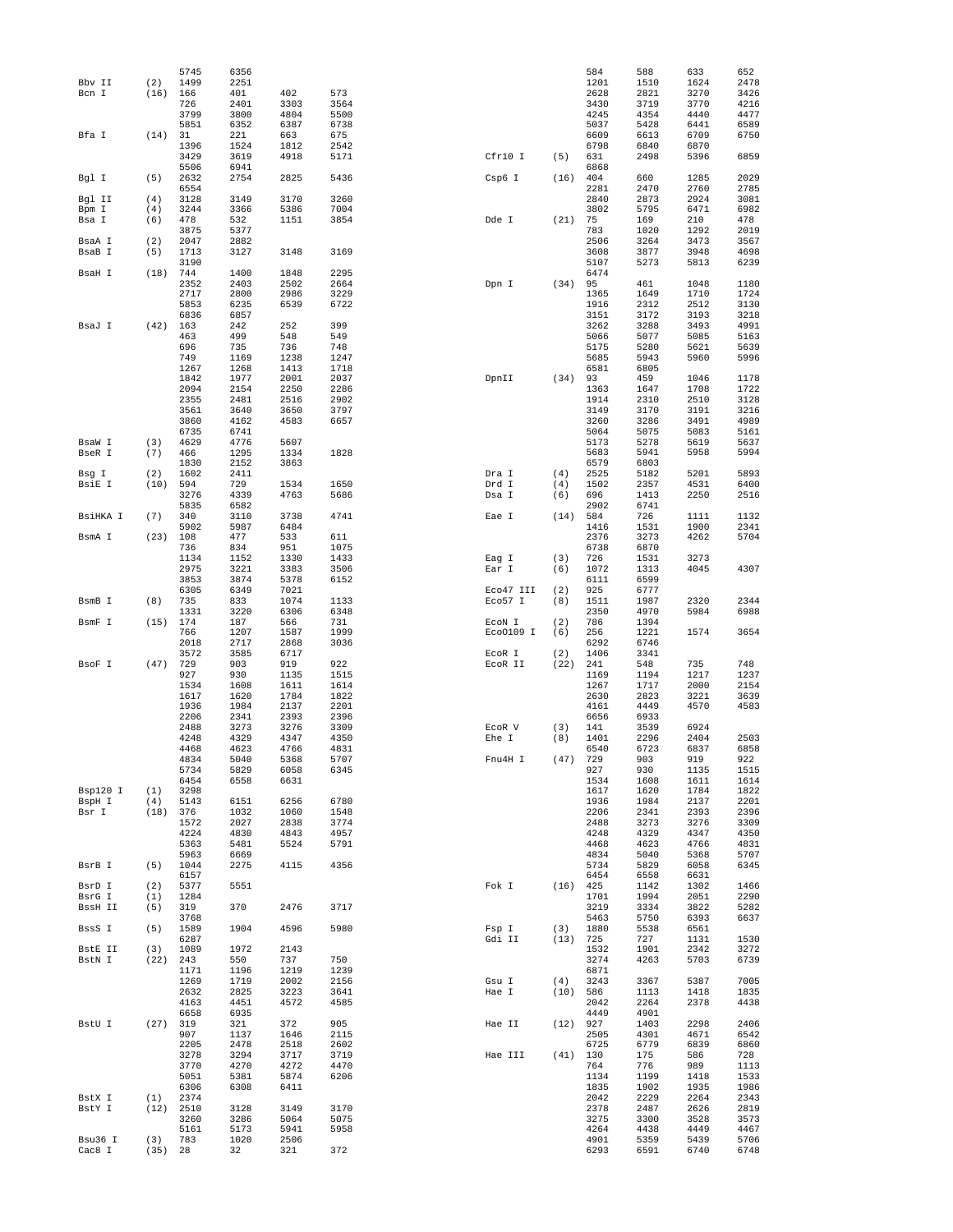|          |      | 6872        |      |      |      |           |            | 2476 | 3083 | 3259 | 3298 |
|----------|------|-------------|------|------|------|-----------|------------|------|------|------|------|
| Hga I    | (14) | 383         | 644  | 897  | 1493 |           |            | 3616 | 3768 | 3787 | 3832 |
|          |      | 2359        | 3067 | 3236 | 3268 |           |            | 3859 | 3883 | 3943 | 4272 |
|          |      | 3781        | 4533 | 5111 | 5843 |           |            | 4321 | 4531 | 4604 | 4855 |
|          |      | 6401        | 6870 |      |      |           |            | 5255 | 5336 | 5482 | 5688 |
| HgiA I   | (7)  | 340         | 3110 | 3738 | 4741 |           |            | 6283 | 6341 | 6601 | 6885 |
|          |      | 5902        | 5987 | 6484 |      | Msc I     | (4)        | 586  | 1113 | 1418 | 2378 |
| HgiE II  | (2)  | 5002        | 6482 |      |      | Mse I     | (26)       | 36   | 1009 | 1121 | 1151 |
| Hha I    | (45) | 321         | 323  | 372  | 374  |           |            | 1175 | 2524 | 2549 | 3347 |
|          |      | 650         | 907  | 926  | 1402 |           |            | 3351 | 3434 | 3968 | 4066 |
|          |      | 1514        | 1869 | 1881 | 2115 |           |            | 4194 | 4253 | 5129 | 5181 |
|          |      | 2205        | 2297 | 2405 | 2478 |           |            | 5186 | 5200 | 5253 | 5488 |
|          |      | 2480        | 2504 | 3719 | 3721 |           |            | 5527 | 5892 | 6264 | 6445 |
|          |      | 3770        | 3772 | 4047 | 4207 |           |            | 6642 | 6912 |      |      |
|          |      | 4272        | 4300 | 4333 | 4603 | Msl I     | (3)        | 2907 | 5568 | 5727 |      |
|          |      | 4670        | 4770 | 4944 | 5053 | Msp I     | (27)       | 165  | 400  | 571  | 632  |
|          |      | 5446        | 5539 | 5876 | 6208 |           |            | 725  | 1403 | 2400 | 2499 |
|          |      | 6308        | 6411 | 6541 | 6562 |           |            | 3302 | 3563 | 3798 | 4141 |
|          |      | 6695        | 6724 | 6778 | 6838 |           |            | 4630 | 4777 | 4803 | 4993 |
|          |      | 6859        |      |      |      |           |            | 5397 | 5431 | 5498 | 5608 |
|          |      |             |      |      |      |           |            |      |      |      |      |
| HinC II  | (1)  | 3282        |      |      |      |           |            | 5850 | 6351 | 6385 | 6737 |
| Hind II  | (1)  | 3282        |      |      |      |           |            | 6860 | 6869 | 6884 |      |
| HinD III | (1)  | 3266        |      |      |      | MspAl I   | (12)       | 590  | 1622 | 2395 | 2518 |
| Hinf I   | (17) | 444         | 452  | 793  | 804  |           |            | 3899 | 4247 | 4765 | 5010 |
|          |      | 1439        | 1771 | 2159 | 2952 |           |            | 5951 | 6417 | 6611 | 6967 |
|          |      | 3958        | 3980 | 4001 | 4258 | Nae I     | (2)        | 633  | 6870 |      |      |
|          |      | 4323        | 4398 | 4794 | 5311 | Nar I     | (8)        | 1400 | 2295 | 2403 | 2502 |
|          |      | 6949        |      |      |      |           |            | 6539 | 6722 | 6836 | 6857 |
| HinI I   | (18) | 744         | 1400 | 1848 | 2295 | Nci I     | (16)       | 165  | 400  | 401  | 572  |
|          |      | 2352        | 2403 | 2502 | 2664 |           |            | 725  | 2400 | 3302 | 3563 |
|          |      | 2717        | 2800 | 2986 | 3229 |           |            | 3798 | 3799 | 4803 | 5499 |
|          |      | 5853        | 6235 | 6539 | 6722 |           |            | 5850 | 6351 | 6386 | 6737 |
|          |      | 6836        | 6857 |      |      | Nco I     | (3)        | 1413 | 2250 | 2902 |      |
| HinP I   | (45) | 319         | 321  | 370  | 372  | Nde I     | (2)        | 2776 | 6487 |      |      |
|          |      | 648         | 905  | 924  | 1400 | NgoM I    | (2)        | 631  | 6868 |      |      |
|          |      | 1512        | 1867 | 1879 | 2113 | Nhe I     | (2)        | 30   | 3428 |      |      |
|          |      | 2203        | 2295 | 2403 | 2476 | Nla III   | (23)       | 62   | 1207 | 1417 | 1867 |
|          |      |             |      |      |      |           |            |      |      |      |      |
|          |      | 2478        | 2502 | 3717 | 3719 |           |            | 1885 | 2254 | 2377 | 2846 |
|          |      | 3768        | 3770 | 4045 | 4205 |           |            | 2906 | 3460 | 3914 | 4081 |
|          |      | 4270        | 4298 | 4331 | 4601 |           |            | 4427 | 5147 | 5638 | 5648 |
|          |      | 4668        | 4768 | 4942 | 5051 |           |            | 5726 | 5762 | 6155 | 6260 |
|          |      | 5444        | 5537 | 5874 | 6206 |           |            | 6344 | 6711 | 6784 |      |
|          |      | 6306        | 6409 | 6539 | 6560 | Nla IV    | (43)       | 190  | 203  | 248  | 405  |
|          |      | 6693        | 6722 | 6776 | 6836 |           |            | 523  | 554  | 694  | 763  |
|          |      | 6857        |      |      |      |           |            | 895  | 1146 | 1223 | 1401 |
| Hpa II   | (27) | 165         | 400  | 571  | 632  |           |            | 1575 | 1691 | 1891 | 1951 |
|          |      | 725         | 1403 | 2400 | 2499 |           |            | 1987 | 2035 | 2209 | 2230 |
|          |      | 3302        | 3563 | 3798 | 4141 |           |            | 2296 | 2404 | 2503 | 3009 |
|          |      | 4630        | 4777 | 4803 | 4993 |           |            | 3288 | 3300 | 3588 | 3601 |
|          |      | 5397        | 5431 | 5498 | 5608 |           |            | 3646 | 3803 | 4169 | 4455 |
|          |      | 5850        | 6351 | 6385 | 6737 |           |            | 4494 | 5266 | 5360 | 5401 |
|          |      | 6860        | 6869 | 6884 |      |           |            | 5612 | 6202 | 6540 | 6723 |
| Hph I    | (18) | 1159        | 1185 | 1403 | 1983 |           |            | 6747 | 6837 | 6858 |      |
|          |      | 2154        | 2205 | 2426 | 2917 | Not I     | (1)        | 3273 |      |      |      |
|          |      | 5160        |      |      |      |           |            |      |      |      |      |
|          |      |             | 5387 | 5801 | 6009 | Nru I     | (1)        | 1646 |      |      |      |
|          |      | 6042        | 6326 | 6335 | 6828 | Nsp7524 I | (3)        | 4423 | 6340 | 6707 |      |
|          |      | 6873        | 6954 |      |      | NspB II   | (12)       | 590  | 1622 | 2395 | 2518 |
| Kas I    | (8)  | 1399        | 2294 | 2402 | 2501 |           |            | 3899 | 4247 | 4765 | 5010 |
|          |      | 6538        | 6721 | 6835 | 6856 |           |            | 5951 | 6417 | 6611 | 6967 |
| Kpn I    | (2)  | 407         | 3805 |      |      | NspH I    | (3)        | 4427 | 6344 | 6711 |      |
| Mae I    | (14) | 31          | 221  | 663  | 675  | Pac I     | (1)        | 3351 |      |      |      |
|          |      | 1396        | 1524 | 1812 | 2542 | Pal I     | (41)       | 130  | 175  | 586  | 728  |
|          |      | 3429        | 3619 | 4918 | 5171 |           |            | 764  | 776  | 989  | 1113 |
|          |      | 5506        | 6941 |      |      |           |            | 1134 | 1199 | 1418 | 1533 |
| Mae II   | (16) | 744         | 1083 | 1124 | 1848 |           |            | 1835 | 1902 | 1935 | 1986 |
|          |      | 2046        | 2664 | 2676 | 2717 |           |            | 2042 | 2229 | 2264 | 2343 |
|          |      | 2800        | 2881 | 2986 | 5126 |           |            | 2378 | 2487 | 2626 | 2819 |
|          |      | 5542        | 5915 | 6235 | 6677 |           |            | 3275 | 3300 | 3528 | 3573 |
| Mae III  | (24) | 39          | 996  | 1024 | 1089 |           |            | 4264 | 4438 | 4449 | 4467 |
|          |      | 1233        | 1972 | 2143 | 2149 |           |            | 4901 | 5359 | 5439 | 5706 |
|          |      | 2603        | 2690 | 3039 | 3437 |           |            | 6293 | 6591 | 6740 | 6748 |
|          |      | 3915        | 4779 | 4842 | 4958 |           |            | 6872 |      |      |      |
|          |      | 5241        | 5572 | 5630 | 5783 | PflM I    | (1)        | 2256 |      |      |      |
|          |      | 5971        | 6359 | 6650 | 6670 | Ple I     | (3)        | 801  | 3966 | 4802 |      |
| Mbo I    | (34) | 93          | 459  | 1046 | 1178 | Pme I     | (1)        | 2525 |      |      |      |
|          |      | 1363        | 1647 | 1708 | 1722 | PpuM I    | (4)        | 256  | 1221 | 1574 | 3654 |
|          |      | 1914        | 2310 | 2510 | 3128 | Psp1406 I | (2)        | 5542 | 5915 |      |      |
|          |      | 3149        | 3170 | 3191 | 3216 | PspA I    | (2)        | 399  | 3797 |      |      |
|          |      | 3260        | 3286 | 3491 | 4989 | Pst I     | (4)        | 923  | 931  | 1107 | 2172 |
|          |      | 5064        | 5075 | 5083 | 5161 | Pvu I     | (3)        | 1650 | 5686 | 6582 |      |
|          |      | 5173        | 5278 | 5619 | 5637 | Pvu II    | (5)        | 1622 | 2395 | 4247 | 6611 |
|          |      | 5683        | 5941 | 5958 | 5994 |           |            | 6967 |      |      |      |
|          |      | 6579        | 6803 |      |      | Rsa I     | $(16)$ 405 |      | 661  | 1286 | 2030 |
| Mbo II   |      | $(17)$ 1088 | 1301 | 1447 | 1504 |           |            | 2282 | 2471 | 2761 | 2786 |
|          |      |             |      |      |      |           |            |      |      |      |      |
|          |      | 1532        | 2253 | 2256 | 3269 |           |            | 2841 | 2874 | 2925 | 3082 |
|          |      | 4061        | 4295 | 5084 | 5157 |           |            | 3803 | 5796 | 6472 | 6983 |
|          |      | 5912        | 5990 | 6099 | 6587 | Sac I     | (3)        | 340  | 3110 | 3738 |      |
|          |      | 6799        |      |      |      | Sac II    | (1)        | 2519 |      |      |      |
| Mlu I    | (1)  | 3292        |      |      |      | Sal I     | (1)        | 3280 |      |      |      |
| Mme I    | (7)  | 831         | 1108 | 2246 | 3862 | Sap I     | (2)        | 4045 | 4307 |      |      |
|          |      | 3914        | 4637 | 4821 |      | Sau3A I   | $(34)$ 93  |      | 459  | 1046 | 1178 |
| Mnl I    | (72) | 218         | 370  | 389  | 434  |           |            | 1363 | 1647 | 1708 | 1722 |
|          |      | 462         | 486  | 508  | 512  |           |            | 1914 | 2310 | 2510 | 3128 |
|          |      | 568         | 778  | 874  | 1170 |           |            | 3149 | 3170 | 3191 | 3216 |
|          |      | 1273        | 1306 | 1312 | 1315 |           |            | 3260 | 3286 | 3491 | 4989 |
|          |      | 1321        | 1351 | 1354 | 1369 |           |            | 5064 | 5075 | 5083 | 5161 |
|          |      | 1376        | 1392 | 1456 | 1797 |           |            | 5173 | 5278 | 5619 | 5637 |
|          |      | 1798        | 1808 | 1811 | 1820 |           |            | 5683 | 5941 | 5958 | 5994 |
|          |      | 1837        | 1845 | 1848 | 1879 |           |            | 6579 | 6803 |      |      |
|          |      | 1912        | 1918 | 1924 | 1939 | Sau96 I   | $(34)$ 128 |      | 173  | 188  | 201  |
|          |      | 2027        | 2089 | 2122 | 2172 |           |            | 256  | 553  | 692  | 762  |
|          |      | 2229        | 2254 | 2274 | 2281 |           |            | 775  | 987  | 1198 | 1221 |
|          |      |             |      |      |      |           |            |      |      |      |      |
|          |      | 2313        | 2350 | 2440 | 2445 |           |            | 1574 | 1933 | 1985 | 2228 |